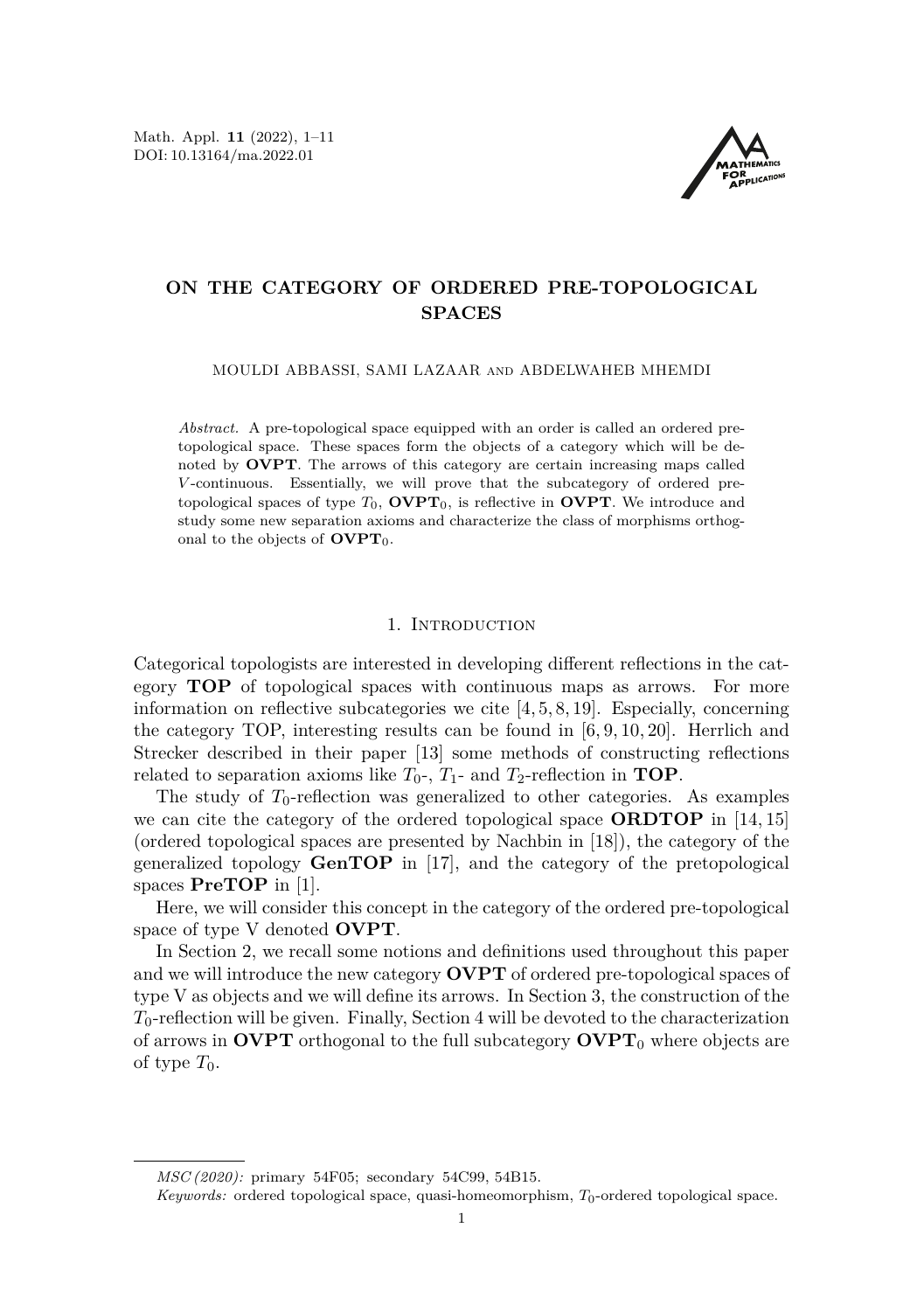### 2. Preliminary

In this section, we will introduce definitions and notations which will be used throughout this paper. We start by the definition of a pre-topological space given using the Čech closure operator [\[7\]](#page-10-15).

<span id="page-1-0"></span>**Definition 2.1.** Let *X* be a nonempty set and *a* be a map from the power set of *X*,  $\mathcal{P}(X)$  to itself. *a* is called a Čech closure operator on *X* if it satisfies:

 $(1)$   $a(\emptyset) = \emptyset;$ 

(2) ∀*A* ∈ P(*X*)*, A* ⊆ *a*(*A*);

(3)  $a(A \cup B) = a(A) \cup a(B)$  for all  $A, B \in \mathcal{P}(X)$ .

In this case,  $(X, a)$  is called a pre-topological space of type  $V$  or, for short, a pretopological space.

When  $\leq$  is a partial order on X, then the triplet  $(X, a, \leq)$  is called an ordered pre-topological space.

In this paper, all pre-topological spaces are considered of type *V.*

**Definition 2.2.** Let  $(X, a)$  be an ordered pre-topological space and A a subset of *X*. Then,

- (1) *A* is said to be a quasi-closed set (q-closed set for short) if there exists a subset *B* of *X* such that  $A = a(B)$ . The set of q-closed sets of *X* will be denoted by *QC*(*X*).
- (2) *A* is said to be a closed set if  $a(A) = A$ . The set of closed sets of *X* will be denoted by  $C(X)$ .
- (3) *A* will be a quasi-open (q-open for short) set (resp. an open set) if  $A^c \in QC(X)$ (resp.  $A^c \in C(X)$ ). The set of q-open sets (resp. open sets) of X will be denoted by  $QO(X)$  (resp.  $O(X)$ ).

**Remark 2.3.** We have the following implication:

closed (resp. open)  $\implies$  q-closed (resp. q-open)

**Example 2.4.** Let  $X = \{0, 1, 2\}$  and  $a : \mathcal{P}(X) \rightarrow : \mathcal{P}(X)$  defined by  $a(\emptyset) =$ ∅*, a*({0}) = {0}*, a*({1}) = {0*,* 1}*, a*({2}) = {1*,* 2}*, a*({0*,* 1}) = {0*,* 1}*, a*({0*,* 2}) =  $a({1, 2}) = a(X) = X$ .  $(X, a)$  is an ordered pre-topological space and we have:

- $(C(X) = \{\emptyset, \{0\}, \{0,1\}, X\};$
- (2)  $QC(X) = \{\emptyset, \{0\}, \{0, 1\}, \{1, 2\}, X\};$
- $(3)$   $O(X) = \{ \emptyset, \{2\}, \{1,2\}, X \};$
- (4)  $QO(X) = \{\emptyset, \{0\}, \{2\}, \{1, 2\}, X\}.$

**Notation 2.5.** Let  $(X, a, \leq)$  be an ordered pre-topological space and A be a nonempty subset of *X*. The increasing (resp. decreasing) hull of *A* denoted by  $i(A)$  (resp.  $d(A)$ ) is defined by:

$$
i(A) = \{ y \in X : \exists x \in A \text{ with } x \le y \}.
$$

 $(resp. d(A) = \{y \in X : \exists x \in A \text{ with } y \leq x\}.$ 

If  $i(A) = A$  (resp.  $d(A) = A$ ), then *A* is called an increasing (resp. decreasing) set (see [\[14\]](#page-10-10)).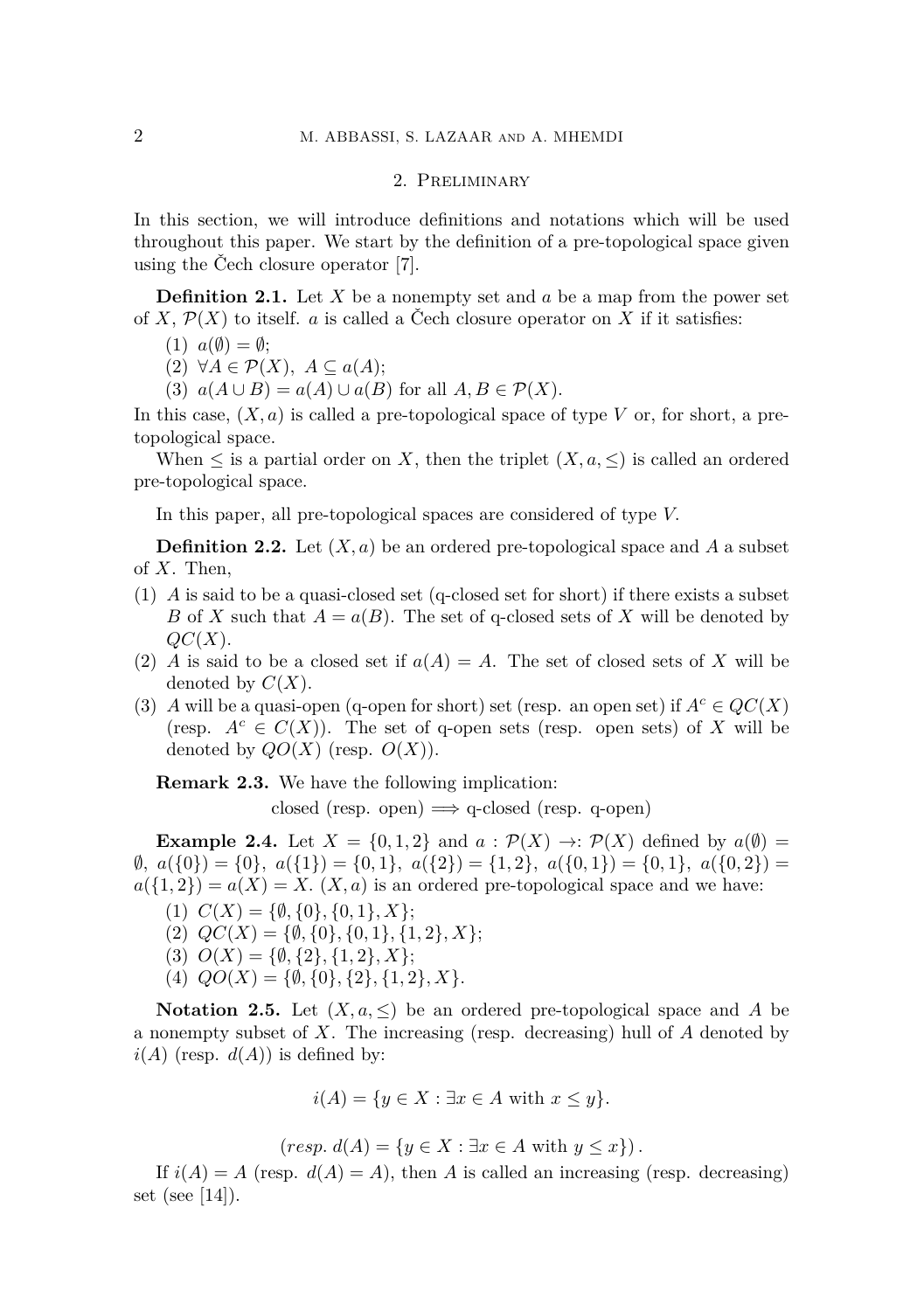We also consider the following notations:

- We denote by  $CI(X)$  (resp.  $CD(X)$ ) the collection of all increasing (resp. decreasing) closed sets of *X.*
- We denote by *QCI*(*X*) (resp. *QCD*(*X*)) the collection of all increasing (resp. decreasing) q-closed sets of *X.*
- We denote by  $OI(X)$  (resp.  $OD(X)$ ) the collection of all increasing (resp. decreasing) open sets of *X.*
- We denote by *QOI*(*X*) (resp. *QOD*(*X*)) the collection of all increasing (resp. decreasing) q-open sets of *X.*
- We denote by  $CM(X)$  the set  $CI(X) \cup CD(X)$ .
- $\bullet$  *VI*(*A*) =  $\bigcap \{F | F \in CI(X) \& A \subseteq F\}.$
- $\bullet$  *VD*(*A*) =  $\bigcap \{F | F \in CD(X) \& A \subseteq F\}.$
- We denote by  $Co(A)$  the set  $VI(A) \cap VD(A)$ .

**Example 2.6.** Let  $X = \mathbb{R} \cup \{-\infty, +\infty\}$  with the natural order and *a* the closure operator defined, for all  $A \subseteq X$ , by:

- $a(A) = A \cup \{+\infty\}$  if  $-\infty \in A$ ;
- $a(A) = A$  if  $-\infty \notin A$  and A is finite;
- $a(A) = A \cup \{-\infty\}$  if  $-\infty \notin A$  and *A* is infinite.

 $(X, a, \leq)$  is an ordered pre-topological space. We have

$$
a(\lbrace +\infty \rbrace) = \lbrace +\infty \rbrace \quad \text{and} \quad i(\lbrace +\infty \rbrace) = \lbrace +\infty \rbrace, \quad \text{so} \quad \lbrace +\infty \rbrace \in CI(X).
$$

We have

$$
d(\{-\infty\}) = \{-\infty\} \quad \text{but} \quad a(\{-\infty\}) = \{-\infty, +\infty\}, \quad \text{so} \quad \{+\infty\} \notin CD(X).
$$

We have

 $a({0}) = {0}$  but  $i({0}) = \mathbb{R}_+ \cup {+\infty}$ , so  ${0} \notin CI(X)$ .

<span id="page-2-0"></span>**Lemma 2.7.** *Let*  $(X, a, \leq)$  *be an ordered pre-topological space. Then, we have the following equivalence:*

$$
Co(x) = Co(y) \Longleftrightarrow VI(x) = VI(y) \& V D(x) = V D(y).
$$

*Proof.* Suppose that  $Co(x) = Co(y)$ . Without lost of generality it is sufficient to prove that  $VI(x) \subseteq VI(y)$ . Let  $t \in VI(x)$  and F be an increasing closed set containing *y*. If  $t \notin F$ , then *x* must be outside  $F(t \in VI(x))$ , which contradicts the fact that  $x \in Co(x) = Co(y) \subseteq F$ . Then, we deduce that  $I(x) \subseteq I(y)$ .

The converse implication follows immediately.  $\Box$ 

**Definition 2.8.** Let  $(X, a, \leq)$  and  $(Y, b, \subseteq)$  be two ordered pre-topological spaces. An increasing map  $f$  from  $X$  to  $Y$  is said to be V-continuous if the inverse image of a closed increasing (resp. decreasing) set of *Y* is a closed increasing (resp. decreasing) set of *X*.

**Example 2.9.** In R, we define *a* and *b*, for all  $F \subseteq \mathbb{R}$ , by:

- If the infimum and the supremum of *F* exist:  $a(F) = -\alpha(F) 1$ ,  $\alpha(F) + 1$  and  $b(F) = ] - \alpha(F), \alpha(F)$ [ where  $\alpha(F) = \max\{|\inf(F)|, |\sup(F)|\}.$
- else,  $a(F) = b(F) = \mathbb{R}$ .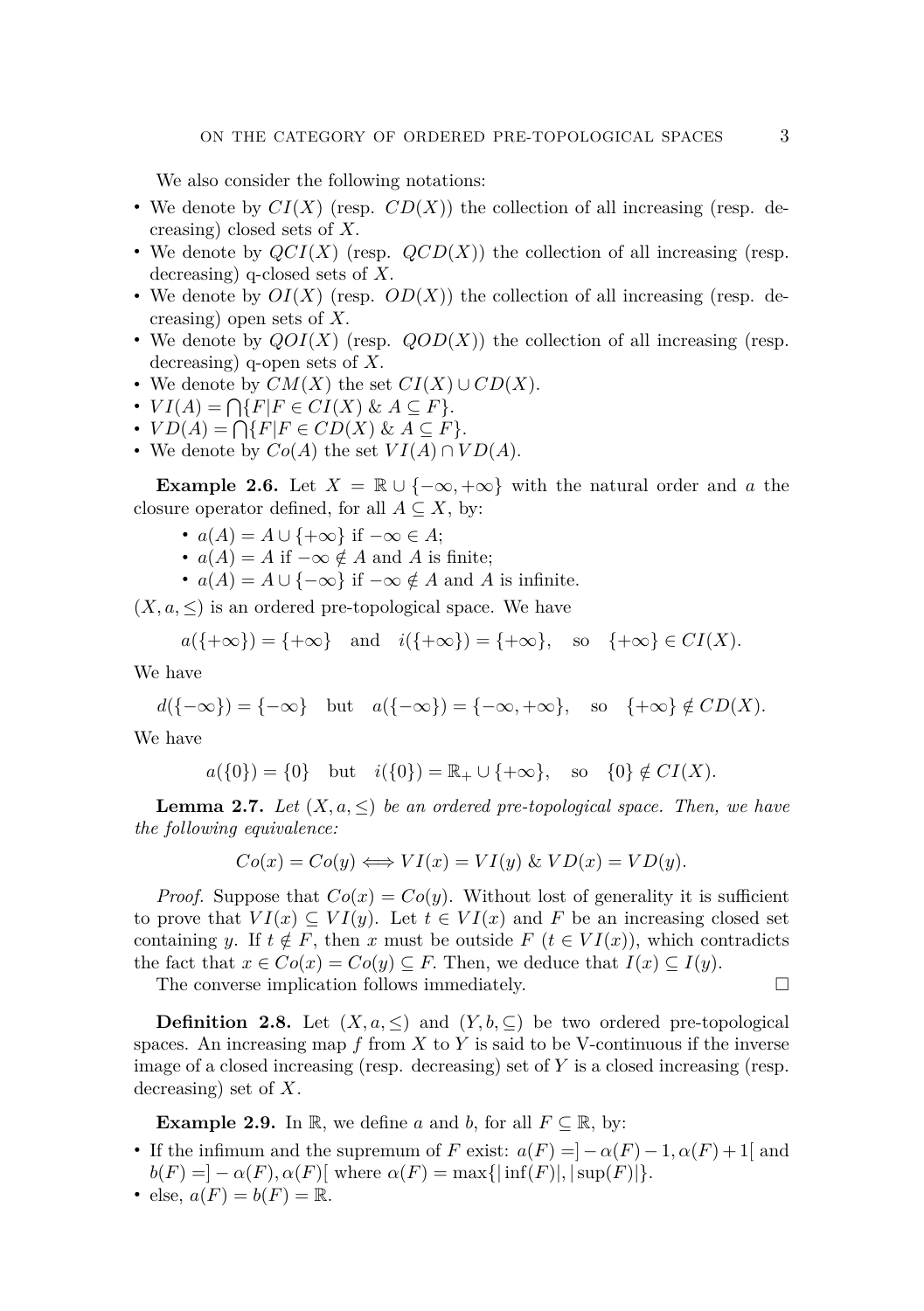Then,  $(\mathbb{R}, a, \leq)$  and  $(\mathbb{R}, b, \leq)$  are two ordered pre-topological spaces. Consider the map *f* defined from  $(\mathbb{R}, a, \leq)$  to  $(\mathbb{R}, b, \leq)$  by  $f(x) = 2$  if  $0 \leq x$  and  $f(x) = 1$  if  $0 \nless x$ .

It is clear that *f* is an increasing map. The unique monotone closed set of  $(\mathbb{R}, b, \leq)$  is  $\mathbb{R}$ , so f is V-continuous.

We can also remark that  $]-1.5, 1.5[$  is a closed set in  $(\mathbb{R}, b)$  but  $f^{-1}([-1.5, 1.5])$  $]-\infty,0[$ , which is not closed in  $(\mathbb{R},a)$ . This example proves that the V-continuity does not imply the continuity between pre-topological spaces without regarding the order.

According to the definition of separation axioms for topological spaces, we introduce the following equivalent definition:

<span id="page-3-0"></span>**Definition 2.10.** Let  $(X, a, \leq)$  be an ordered pre-topological space. Then,

- (1)  $(X, a, \leq)$  is said to be  $T_0$  (resp.  $QT_0$ ) if, for all distinct two points of X, there exists a monotone open (resp. q-open) set containing one of the points which does not contain the other one.
- (2)  $(X, a, \leq)$  is said to be  $T_1$  (resp.  $QT_1$ ) if, for all  $x \nless y$ , there exists an increasing open (resp. q-open) set containing *x* which does not contain *y* and there exists a decreasing open (resp. q-open) set containing *y* which does not contain *x*.
- (3)  $(X, a, \leq)$  is said to be  $T_2$  (resp.  $QT_2$ ) if, for all  $x \nless y$ , there exists an increasing open (resp. q-open) set containing *x* disjoint from some decreasing open (resp. q-open) set containing *y*.

**Remark 2.11.** The following implications hold:

- (1)  $T_i \Rightarrow QT_i \text{ for all } i \in \{0, 1, 2\}.$
- (2)  $T_i \Rightarrow T_{i-1}$  for all  $i \in \{1, 2\}.$
- (3)  $QT_i$  ⇒  $QT_{i-1}$  for all  $i \in \{1,2\}$ .

In ordered pre-topological spaces, the complement of an increasing (resp. decreasing) closed set is a decreasing (resp. increasing) open set. Then, replacing open by closed, increasing by decreasing and decreasing by increasing in Definition [2.10](#page-3-0) results in the same definitions.

**Proposition 2.12.** Let  $(X, a, \leq)$  be an ordered pre-topological space. Then, the *following statements are equivalent:*

- (a)  $(X, a, \leq)$  *is*  $T_0$ ;
- (b)  $VI(x) = VI(y)$  and  $VD(x) = VD(y)$  implies  $x = y$ ;
- (c)  $Co(x) = Co(y)$  *implies*  $x = y$ *.*

*Proof.* (a)  $\Rightarrow$  (b): Let  $x \neq y \in X$ . Then, there exists a monotone closed set *F* containing, for example, *x* which does not contain *y.* If *F* is increasing (resp. decreasing), then it contains  $CI(x)$  (resp.  $CD(x)$ ) and then  $CI(x) \neq CI(y)$  (resp.  $CD(x) \neq CD(y)$ .

(b)  $\Rightarrow$  (a): If  $x \neq y \in X$ , then, for example,  $CI(x) \neq CI(y)$ . So,  $CI(x)$  (or *CI*(*y*)) is an increasing closed set containing one of the points and not containing the other one.

(b)  $\Leftrightarrow$  (c): It is a direct consequence of Lemma [2.7.](#page-2-0) □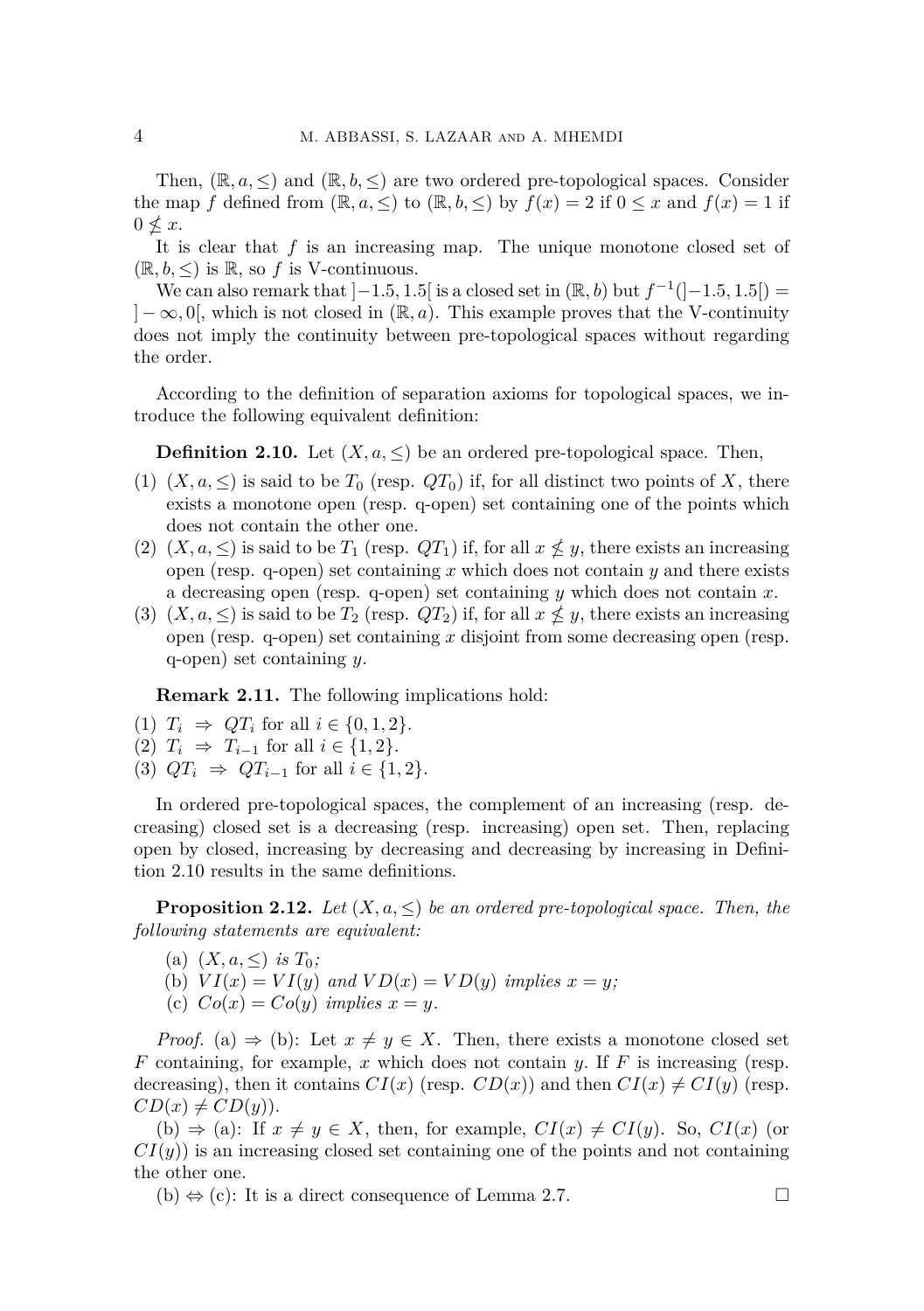**Proposition 2.13.** *Let*  $(X, a, \leq)$  *be an ordered pre-topological space. Then, the following statements are equivalent:*

- (a)  $(X, a, \leq)$  *is*  $T_1$ ;
- (b)  $i(x)$  and  $d(x)$  are closed for all  $x \in X$ .

*Proof.* (a)  $\Rightarrow$  (b): Let  $x \in X$ . We have to prove that  $a(i(x)) = i(x)$ . Suppose that there exists  $y \in X$  such that  $y \in a(i(x)) \setminus i(x)$ . Since  $(X, a, \leq)$  is  $T_1$ , there exists an increasing closed set *F* containing *x* that does not contain  $y \text{.} x \in F$  implies  $i(x) \subseteq F$  and then  $a(i(x)) \subseteq a(F) = F$  so that  $y \in F$ , which is a contradiction. We can deduce that  $a(i(x)) = i(x)$ .

(b)  $\Rightarrow$  (a): Let  $x \nleq y$ . Then  $d(y)^c$  is an increasing open set containing x that does not contain *y* and  $i(x)^c$  is a decreasing open set containing *y* which does not contain  $x$ .  $\Box$ 

**Example 2.14.** Let  $X = \{0, 1\}$  and *a* be the closure operator defined on X by:

•  $a(\emptyset) = \emptyset;$ 

• 
$$
a(\{0\}) = \{0\};
$$

$$
\bullet \ \ a(\{1\}) = X;
$$

 $\bullet$   $a(X) = X$ .

 $(X, a, \leq)$  is an ordered pre-topological space where  $\leq$  is the order induced from N. So, we have:

 $(1) CI(X) = \{X\};$ (2)  $CD(X) = \{\{0\}, X\}.$ 

Then,  $(X, a, \leq)$  is  $T_0$  but not  $T_1$ .

Ordered pre-topological spaces with increasing V-continuous functions form a category called **OVPT**. Its full subcategory of an ordered topological space of type  $T_0$  will be denoted by  $\text{OVPT}_0$ .

### 3. Reflection construction

The main goal of this section, and the paper, is to construct the  $T_0$ -reflection in **OVPT**.

By Maclane [\[16\]](#page-10-16), to show that the full subcategory  $\text{OVPT}_0$  is reflective in **OVPT**, it will be sufficient to prove that, for each  $(X, a, \leq) \in \text{OVPT}$ , there exists an object  $(T_0(X), \tilde{a}, \le^0) \in \text{OVPT}_0$  and an arrow

$$
g: (X, a, \leq) \to (T_0(X), \tilde{a}, \leq^0)
$$

such that, for every  $(Y, b, \subseteq) \in \text{OVPT}_0$  and each increasing V-continuous map  $f: (X, a, \leq) \to (Y, b, \subseteq)$ , there exists an increasing *V*-continuous map

$$
\tilde{f}:(T_0(X),\tilde{a},\leq^0)\to(Y,b,\subseteq)
$$

rendering commutative the following diagram: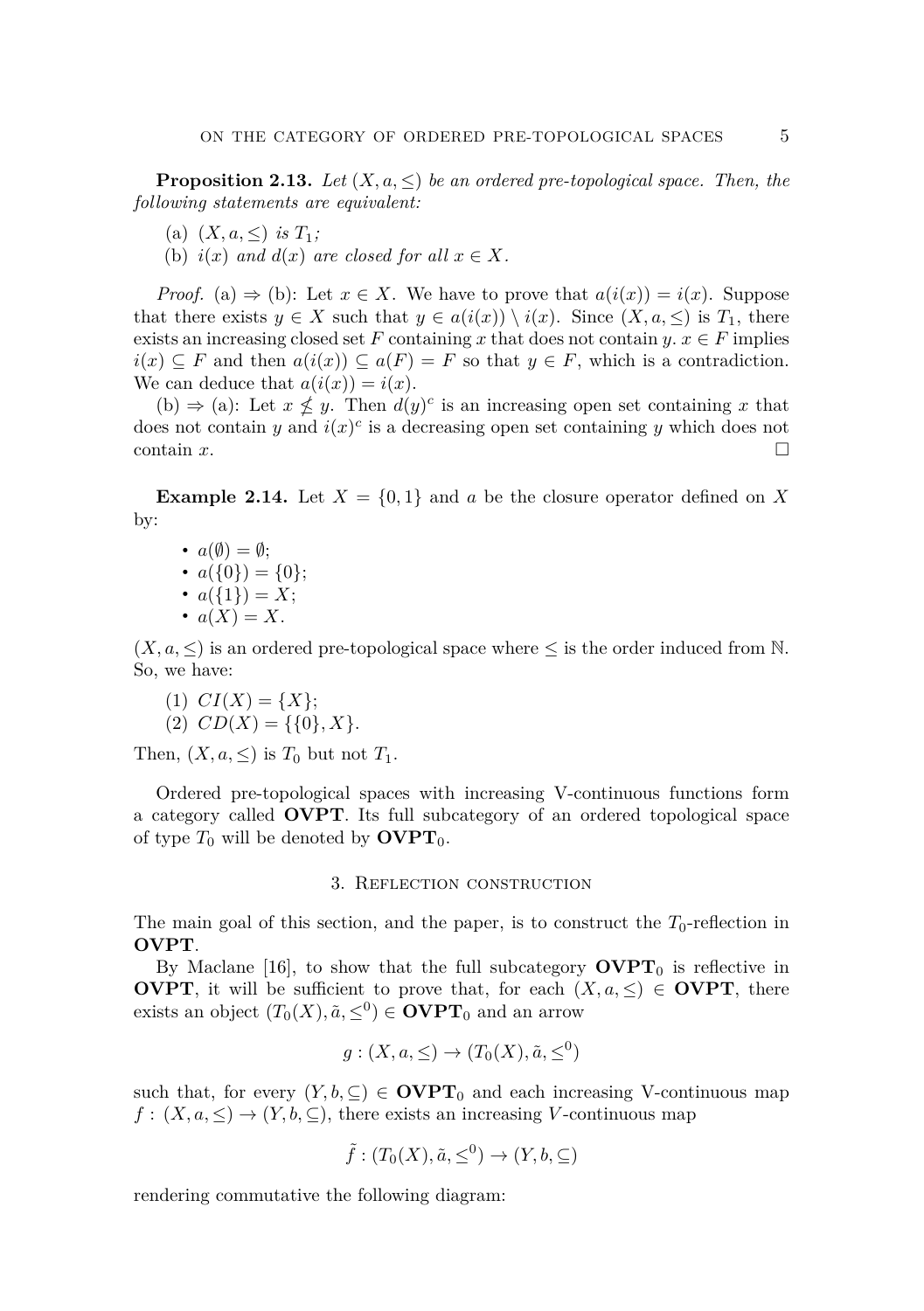

Let  $(X, a, \leq)$  be an ordered pre-topological space. The relation defined on X by  $x \sim y$  if and only if  $VI(x) = VI(y)$  and  $VD(x) = V D(y)$  is an equivalence relation. The quotient set of this equivalence relation is denoted by  $X/\sim$  and  $\mu_X$ denotes the canonical surjection from *X* onto *X/*∼.

Let  $\tilde{a}$  be the map defined on  $\mathcal{P}(X/\sim)$  to itself by

<span id="page-5-1"></span>
$$
\tilde{a}(A) = \mu_X(a(\mu_X^{-1}(A))).
$$

**Proposition 3.1.**  $(X/\sim, \tilde{a})$  *is a pre-topological space of type V.* 

*Proof.* One can easily see that  $\tilde{a}$  satisfies the conditions in Definition [2.1.](#page-1-0) □

In the ordered pre-topological space  $(X/\sim, \tilde{a})$ , we will take the finite step order  $≤$ <sup>0</sup>, which is defined by:  $\overline{z_0}$  ≤<sup>0</sup> $\overline{z_n}$  if and only if:

$$
\exists \overline{z_1}, \dots, \overline{z_{n-1}} \text{ and } \exists z_i', z_i^* \in \overline{z_i} \quad (i = 0, 1, \dots, n)
$$
  
with  $z_i' \le z_{i+1}^* \quad \forall i = 0, 1, \dots, n-1.$  (3.1)

<span id="page-5-0"></span>**Proposition 3.2.** (1) *If*  $A \in CI(X)$ *, then*  $\mu_X(A) \in CI(X/\sim)$ *.* (2) *If*  $B \in CI(X/\sim)$ *, then*  $\mu_X^{-1}(B) \in CI(X)$ *.* 

*Proof.* We start by proving that  $A \in CI(X)$  if and only if  $\mu_X^{-1}(\mu_X(A)) = A$ . The inclusion  $A \subseteq \mu_X^{-1}(\mu_X(A))$  is straightforward. Conversely, let  $y \in \mu_X^{-1}(\mu_X(A))$  and *x* ∈ *A* such that  $\mu_X(x) = \mu_X(y)$ . Since *A* is increasing closed,  $CI(x) \subseteq A$  and *y* ∈  $CI(y) = CI(x) \subseteq A$ . This fact proves that  $A \in CI(X)$  implies  $\mu_X^{-1}(\mu_X(A)) = A$ . The converse implication is easy to prove.

(1) Suppose that  $A \in CI(X)$ . The equality  $\mu_X^{-1}(\mu_X(A)) = A$  implies

$$
\tilde{a}(\mu_X(A)) = \mu_X(a(\mu_X^{-1}(\mu_X(A)))) = \mu_X(a(A)) = \mu_X(A).
$$

Then,  $\mu_X(A)$  is V-closed. The definition of the finite step order implies the increase of  $\mu_X(A)$ . Thus,  $\mu_X(A) \in CI(X/\sim)$ .

(2) Let  $B \in CI(X/\sim)$ . We have  $\mu_X^{-1}(B) \subseteq a(\mu_X^{-1}(B))$ . On the other hand,

$$
a(\mu_X^{-1}(B)) \subseteq \mu_X^{-1}(\mu_X(a(\mu_X^{-1}(B)))) = \mu_X^{-1}(\tilde{a}(B)) = \mu_X^{-1}(B).
$$

Thus,  $a(\mu_X^{-1}(B)) = \mu_X^{-1}(B)$  and then  $\mu_X^{-1}(B) \in C(X)$ . Let  $x \in \mu_X^{-1}(B)$  and  $y \in X$  such that  $x \leq y$ . So,  $\bar{x} \in B$  and  $\bar{x} \leq^0 \bar{y}$ , which proves that  $\bar{y} \in B$ because *B* is increasing,  $y \in \mu_X^{-1}(B)$  and, finally,  $\mu_X^{-1}(B) \in CI(X)$ .

□

**Corollary 3.3.**  $\mu_X : (X, a) \to (X/\sim, \tilde{a})$  *is an increasing V-continuous map.* **Theorem 3.4.**  $(X/\sim, \tilde{a}, \leq^0)$  *is*  $T_0$ *.* 

*Proof.* Let  $\mu_X(x) \neq \mu_X(y) \in X/\sim$ . There exists an increasing V-closed set *A* containing, for example, *x* which does not contain *y*. Thus,  $\mu_X(A)$  is an increasing closed set of *X*/ $\sim$  containing  $\mu_X(x)$  which does not contain  $\mu_X(y)$ . This proves that  $(X/\sim, \tilde{a}, \leq^0)$  is  $T_0$ . ) is  $T_0$ .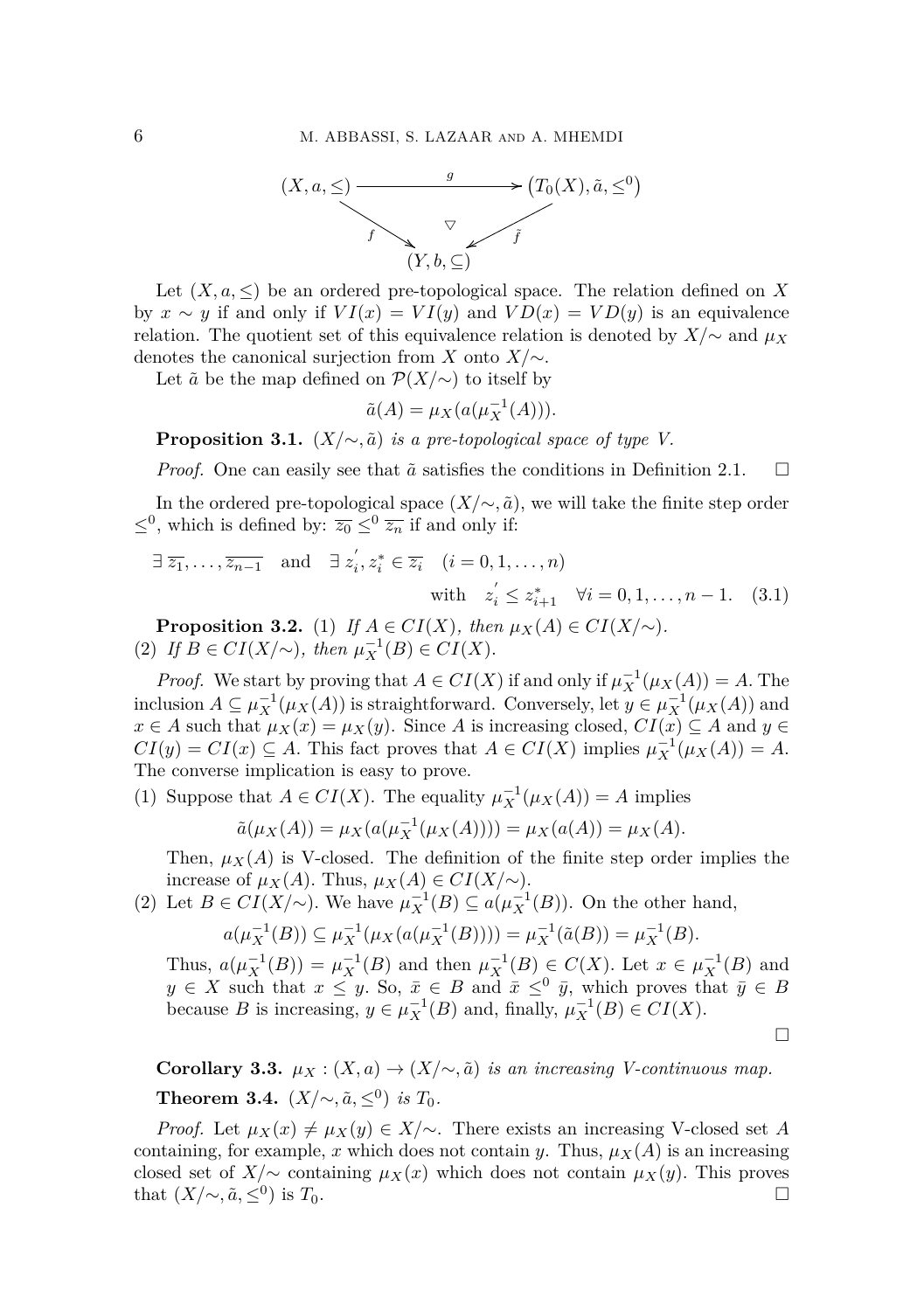## **Theorem 3.5. OVPT**<sup>0</sup> *is reflective in* **OVPT***.*

*Proof.* It suffices to prove that, for any ordered pre-topological space  $(X, a, \leq)$ ,  $(X/\sim, \tilde{a}, \leq^0)$  is the *T*<sub>0</sub>-reflection of  $(X, a, \leq)$ .

For this, using the characterization given by MacLane, we must prove that, for every  $(Y, b, \subseteq)$  which is  $T_0$  and every increasing V-continuous map from  $(X, a, \leq)$ to  $(Y, b, \subseteq)$ , there exists a unique increasing V-continuous map  $\tilde{f}$  rendering the following diagram commutative:



*Uniqueness:* Clearly, if  $\tilde{f}$  exists, then it is unique and naturally defined by  $f(\mu_X(x)) = f(x)$ .

 $\tilde{f}$  *is well defined:* Suppose  $x, y \in X$  and  $\mu_X(x) = \mu_X(y)$ . If  $f(x) \neq f(y)$  and since  $(Y, b, \subseteq)$  is  $T_0$ , then there exists a monotone closed set *A* which contains for example  $f(x)$  which does not contain  $f(y)$ . So,  $f^{-1}(A)$  is a monotone closed set which contains *x* and contains *y*. This is a contradiction.

 $\tilde{f}$  *is V-continuous:* Let *F* be an increasing closed set of  $(Y, b, \subseteq)$ . We have  $\mu_X^{-1}(\tilde{f}^{-1}(F)) = f^{-1}(F) \in CI(X)$ , then, by Proposition [3.2,](#page-5-0) we have

$$
\mu_X\left(\mu_X^{-1}(\tilde{f}^{-1}(F))\right) = \tilde{f}^{-1}(F) \in CI(X/\sim).
$$

Then,  $\tilde{f}$  is V-continuous.

*f is increasing:* Let  $\bar{x} \leq^0 \bar{y} \in X/\sim$ . Using the fact that  $\bar{z}'_i = \bar{z}_i^*$  implies  $f(z'_i) =$  $f(z_i^*)$ , we can see that  $f(x) \subseteq f(z_1) \subseteq \cdots \subseteq f(z_{n-1}) \subseteq f(y)$ . So,  $\tilde{f}(\bar{x}) \subseteq \tilde{f}(\bar{y})$ and  $\tilde{f}$  is increasing.  $\square$ 

In the category **Top**, an object is said to be  $T_{(i,j)}$  if its  $T_i$ -reflection is a  $T_j$ space  $(i \in \{0,1,2\})$ . This definition can be found in [\[3\]](#page-10-17). Similarly, in our category, **OVPT** is said to be an ordered  $T_{(0,1)}$  if  $X/\sim$  is  $T_1$ . Our goal now is to characterize those objects. First, let us introduce the following definition.

**Definition 3.6.** Let  $(X, a, \leq)$  be an ordered pre-topological space. The relative order of  $(X, a, \leq)$  is denoted by  $\preceq_{(X, a, \leq)} (\preceq$  for short) and defined on X by: *x*  $\le$  *y* if and only if there exist  $k_i, k_i, k_i \in X$  (0 ≤ *i* ≤ *n*) satisfying

- $Co(k_0) = Co(x);$
- $Co(k_n) = Co(y)$ ;
- $Co(k_i) = Co(k'_i) = Co(k_i^*) \ \forall \ 0 \le i \le n;$
- $k'_i \leq k^*_{i+1} \,\forall\, 0 \leq i < n.$

**Theorem 3.7.** *Let*  $(X, a, \leq)$  *be an ordered pre-topological space. Then, the following statements are equivalent:*

- $(a)$   $(X/\sim, \tilde{a}, \leq^0)$  *is*  $T_1$ *;*
- (b)  $x \npreceq y$  *implies that there exist*  $O_1 \in O(X)$  *and*  $O_2 \in OD(X)$  *such that*  $x \in O_1 \setminus O_2$  *and*  $y \in O_2 \setminus O_1$ ;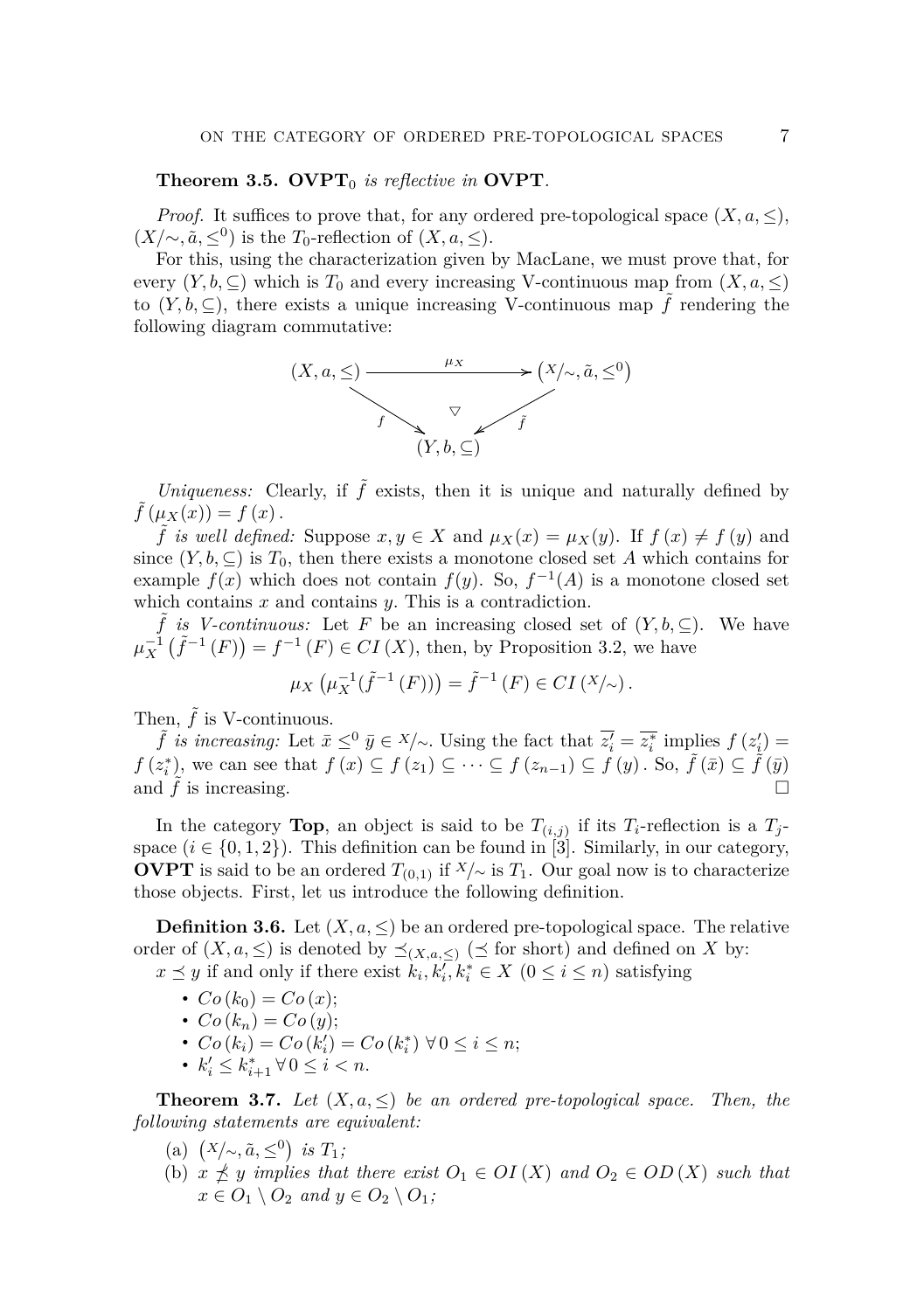(c)

$$
i(T_x) = \bigcap \{ O \mid O \in OI(X) \& x \in O \}
$$

*and*

$$
d(T_x) = \bigcap \{ O \mid O \in OD(X) \& x \in O \},
$$
  
where  $T_x = \{ y \in X \mid Co(y) = Co(x) \}.$ 

*Proof.* (a)  $\Leftrightarrow$  (b): It is sufficient to see that  $x \preceq y$  if and only if  $\bar{x} \leq^0 \bar{y}$ and  $O \in OI(X)$  (resp.  $O \in OD(X)$ ) if and only if  $\mu_X(O) \in OI(X)$  (resp. *µX* (*O*) ∈ *OI* (*X*/∼)).

(a)  $\Rightarrow$  (c): If *z* ∈ *i*(*T<sub>x</sub>*), then there exists *y* ∈ *T<sub>x</sub>* such that *y* ≤ *z*. Now, let  $O \in O(X)$  such that  $x \in O$ . Since  $y \in T_x$ ,  $y \in O$  and  $z \in O$ , which proves that  $i(T_x) \subseteq \bigcap \{O \mid O \in OI(X) \& x \in O\}.$ 

Conversely, let  $y \in \bigcap \{O \mid O \in O(I(X) \& x \in O\}$ . Suppose that  $y \notin i(T_x)$ . By definition of  $\leq^0$ , we could see that  $\bar{x} \not\leq^0 \bar{y}$  in  $\bar{X}/\sim$ . Since  $(X/\sim, \tilde{a}, \leq^0)$  is  $T_1$ , there exists  $\widetilde{O} \in OI(X/\sim)$  such that  $\bar{x} \in \widetilde{O}$  and  $\bar{y} \notin \widetilde{O}$ . So,  $\mu_X^{-1}(\widetilde{O}) \in OI(X)$ ,  $x \in \mu_X^{-1}(\widetilde{O})$  and  $y \notin \mu_X^{-1}(\widetilde{O})$ , which is a contradiction. We can deduce that  $y \in i(T_x)$  and

$$
\bigcap \{O \mid O \in OI(X) \& x \in O\} \subseteq i(T_x).
$$

 $g(c) \Rightarrow (a)$ : Let  $\bar{x}, \bar{y} \in X/\sim$  such that  $\bar{x} \not\leq^0 \bar{y}$ . Then,  $y \notin i(T_x)$  and  $x \notin d(T_y)$ . So, there exists  $O_1 \in OI(X)$  and  $O_2 \in OD(X)$  such that  $x \in O_1 \setminus O_2$  and  $y \in O_2 \setminus O_1$ . This implies  $\mu_X(O_1) \in \text{OI}(X/\sim)$ ,  $\mu_X(O_2) \in \text{OD}(X/\sim)$ ,  $\bar{x} \in \mu_X(O_1) \setminus \mu_X(O_2)$ and  $\bar{y} \in \mu_X(O_2) \setminus \mu_X(O_1)$ . We conclude that  $(X/\sim, \tilde{a}, \leq^0)$  is  $T_1$ .

#### 4. ORTHOGONALITY

A morphism  $f: A \longrightarrow B$  and an object X in a category C are called orthogonal [\[11\]](#page-10-18), if the mapping  $hom_C(f; X) : hom_C(B; X) \longrightarrow hom_C(A; X)$  that takes g to *gf* is bijective. For a class of morphisms  $\Sigma$  (resp., a class of objects *D*), we denote by  $\Sigma^{\perp}$  the class of objects orthogonal to every f in  $\Sigma$  (resp., by  $D^{\perp}$  the class of morphisms orthogonal to all *X* in *D*) [\[11\]](#page-10-18).

The orthogonality class of morphisms  $D^{\perp}$  associated with a reflective subcategory *D* of a category *C* satisfies the following identity  $D^{\perp \perp} = D$  [\[2,](#page-10-19) Proposition 2.6]. Thus, it is of interest to give explicitly the class  $D^{\perp}$ . Note also that, if *I* : *D* → *C* is the inclusion functor and *F* :  $C \rightarrow D$  is a left adjoint functor of *I*, then the class  $D^{\perp}$  is the collection of all morphisms of *C* rendered invertible by the functor *F* (i.e.  $D^{\perp} = \{f \in hom_C : F(f) \text{ is an isomorphism of } D\}$ ) [\[2,](#page-10-19) Proposition 2.3].

This section is devoted to the study of the orthogonal class  $\text{OVPT}_0^{\perp}$ ; hence, we will give a characterization of morphisms rendered invertible by the functor  $T_0$ in the category **OVPT**.

Firstly, in an ordered pre-topological space  $(X, a, \leq)$ , a subset A of X is said to be saturated if we have the following implication:

$$
x \in A \Rightarrow \{ y \in X \mid Co(x) = Co(y) \} \subseteq A.
$$

We denote by *CS* (*X*) the set of all saturated subsets of *X.*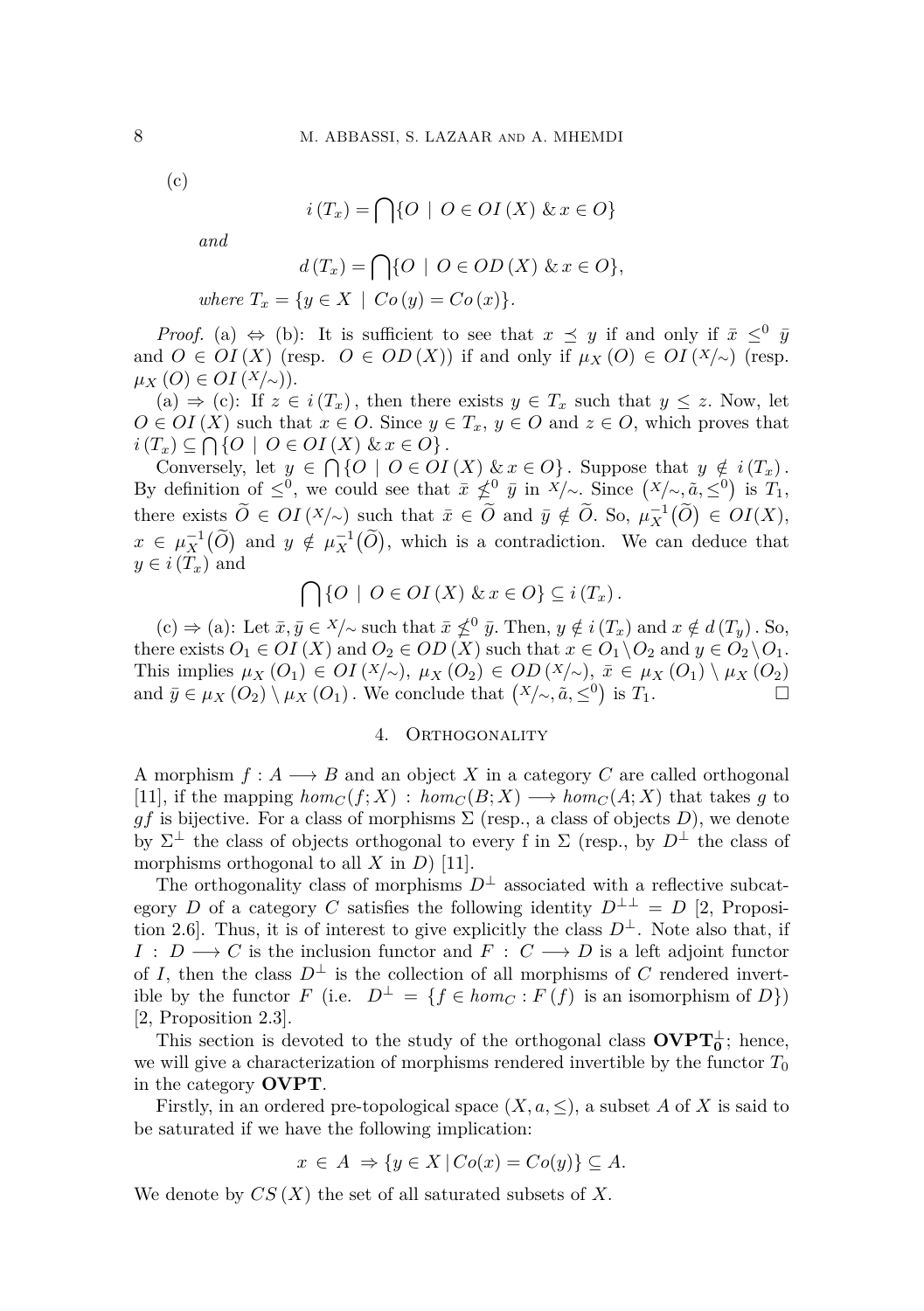The next definition presents an equivalent definition of quasi-homeomorphism given by Grothendiek in [\[12\]](#page-10-20).

**Definition 4.1.** Let  $f : (X, a, \leq) \longrightarrow (Y, b, \subseteq)$  be an increasing V-continuous map. *f* is said to be a quasi-isomorphism in **OVPT** if the map

$$
\varphi_f: CS(Y) \longrightarrow CS(X) A \longrightarrow f^{-1}(A)
$$

is bijective.

**Example 4.2.** (1)  $\mu_X : (X, a, \leq) \longrightarrow (X/\sim, \tilde{a}, \leq^0)$  is a quasi-isomorphism in **OVPT**.

(2) Every isomorphism in **OVPT** is a quasi-isomorphism.

The following result is immediate.

<span id="page-8-0"></span>**Proposition 4.3.** *Let*  $f : (X, a, \leq) \longrightarrow (Y, b, \subseteq), g : (Y, b, \subseteq) \longrightarrow (Z, c, \preceq)$  *be two increasing V-continuous maps and*  $h = g \circ f$ . Then, the set  $\{f, g, h\}$  cannot *contain exactly two quasi-isomorphisms in* **OVPT***.*

<span id="page-8-2"></span>**Proposition 4.4.** *Let*  $f : (X, a, \leq) \longrightarrow (Y, b, \subseteq)$  *be a quasi-isomorphism in* **OVPT***. If*  $(X, a, \leq)$  *is*  $T_0$ *, then f is one to one.* 

*Proof.* Let  $x, y \in X$  such that  $f(x) = f(y)$ . Suppose that  $x \neq y$ . Since  $(X, a, \leq)$ is  $T_0$ , there exists  $A \in CM(X)$  containing for example x and not y. Since f is a quasi-isomorphism, there is  $T \in CS(Y)$  such that  $f^{-1}(T) = A$  and  $f(x) \in T$ and  $f(y) \notin T$ , which is a contradiction.

**Definition 4.5.** Let  $f : (X, a, \leq) \longrightarrow (Y, b, \subseteq)$  be an increasing V-continuous map.

- (1) *f* is said to be V-one-to-one if, for all  $x, y \in X$ , we have  $Co(f(x)) = Co(f(y))$ implies  $Co(x) = Co(y)$ .
- (2) *f* is said to be V-onto if, for every  $y \in Y$ , there exists  $x \in X$  such that  $Co(f(x)) = Co(y)$ .
- (3) *f* is called V-bijective if it is both V-one-to-one and V-onto.

**Remarks 4.6.** (1) If *f* is one-to-one (resp. onto), then *f* is V-one-to-one (resp. V-onto).

(2) If  $(X, a, \leq)$  is not  $T_0$ , then  $\mu_X : (X, a, \leq) \longrightarrow (X/\sim, \tilde{a}, \leq^0)$  is V-one-to-one but not one-to-one.

Let  $f: (X, a, \leq) \longrightarrow (Y, b, \subseteq)$  be an increasing V-continuous map. We denote by  $T_0(f)$  the map defined on  $(X/\sim, \tilde{a}, \leq^0)$  to  $(Y/\sim, \tilde{b}, \subseteq^0)$  rendering commutative the following diagram:

$$
(X, a, \leq) \xrightarrow{f} (Y, b, \subseteq)
$$
  
\n
$$
\mu_X \downarrow \circ \qquad \qquad \downarrow \mu_Y
$$
  
\n
$$
(X/\sim, \tilde{a}, \leq^0) \xrightarrow{T_0(f)} (Y/\sim, \tilde{b}, \subseteq^0)
$$

<span id="page-8-1"></span>**Lemma 4.7.** *We have the following equivalences:*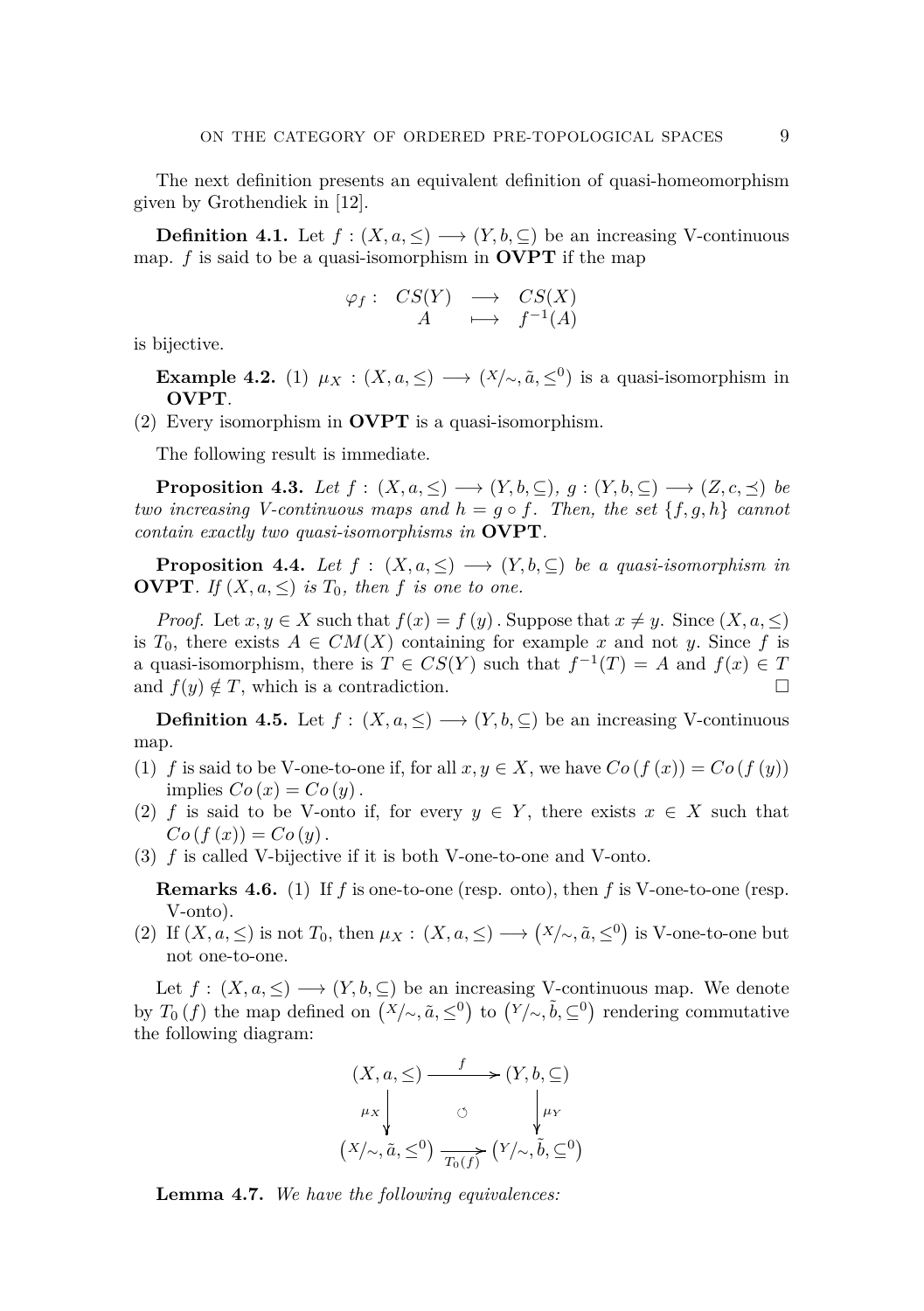- (1)  $f$  *is V-one-to-one if and only if*  $T_0(f)$  *is one-to-one;*
- (2)  $f$  *is V-onto if and only if*  $T_0(f)$  *is onto;*
- (3) *f is V-bijective if and only if*  $T_0(f)$  *is bijective.*

<span id="page-9-0"></span>**Definition 4.8.** Let  $f : (X, a, \leq) \longrightarrow (Y, b, \subseteq)$  be an increasing V-continuous map. *f* is said to be *V*<sub>0</sub>-increasing if  $y \subseteq z \in Y$  implies that there exist  $a, b \in X$ such that  $a \preceq b$ ,  $Co(f(a)) = Co(y)$  and  $Co(f(b)) = Co(z)$ .

**Theorem 4.9.** *Let*  $f : (X, a, \leq) \longrightarrow (Y, b, \subseteq)$  *be an increasing V-continuous map. Then, the following statements are equivalent:*

- (a)  $f$  *is a V-onto*  $V_0$ -increasing quasi-isomorphism in **OVPT**.
- (b)  $T_0(f)$  *is an isomorphism in* **OVPT**.

*Proof.* (b)  $\Rightarrow$  (a):  $\mu_X, \mu_Y$  and  $T_0(f)$  are quasi-isomorphisms and we have  $T_0(f) \circ \mu_X = \mu_Y \circ f$ . Then, by Proposition [4.3,](#page-8-0) *f* is a quasi-isomorphism.

Since  $T_0(f)$  is onto,  $f$  is V-onto by Lemma [4.7.](#page-8-1)

Let  $y_1 \subseteq y_2 \in Y$ . Since *f* is V-onto, there exists  $x_1, x_2 \in X$  such that  $f(x_1) = \overline{y_1}$ and  $\overline{f(x_2)} = \overline{y_2}$ . Since  $\mu_Y$  is increasing, we have  $\overline{f(x_1)} \subseteq^0 \overline{f(x_2)}$ , equivalently,  $T_0(f)(\overline{x_1}) \subseteq^0 T_0(f)(\overline{x_2})$  so that  $\overline{x_1} \le^0 \overline{x_2}$ . By the definition of  $\le^0$ , there exist  $k_i, k'_i, k^*_i \in X \ (0 \leq i \leq n)$  satisfying

 $Co(k_0) = Co(x_1)$  $Co(k_n) = Co(x_2)$  $Co(k_i) = Co(k'_i) = Co(k_i^*) \,\forall \, 0 \le i \le n$  $k'_i \leq k_i^* \ \forall \ 0 \leq i < n.$ 

Finally,  $t_0 = x_1, t_n = x_n$ ,  $t_i = k_i$  for  $0 < i < n$  and  $t'_i = k'_i$ ,  $t_i^* = k_i^*$  for  $0 \le i \le n$ satisfy the conditions in Definition [4.8.](#page-9-0)

We deduce that  $f$  is  $V_0$ -increasing.

 $(a) \Rightarrow (b)$ :  $T_0(f)$  is V-continuous because  $\mu_X, \mu_Y$  and  $T_0(f)$  are V-continuous and  $T_0$   $(f) \circ \mu_X = \mu_Y \circ f$ .

Let  $\bar{x} \leq^0 \bar{y}$  and  $z_i', z_i^*$  satisfy the condition in [\(3.1\)](#page-5-1).

We can see that  $f(z'_i)$ ,  $f(z_i^*)$  satisfy  $\overline{f(z'_i)} = \overline{f(z_i^*)}$  and  $f(z'_i) \subseteq f(z_{i+1}^*)$ , which is sufficient to prove that  $\overline{f(x)} \subseteq^0 \overline{f(y)}$ , or equivalently  $T_0(f)(\overline{x}) \subseteq^0 T_0(f)(\overline{y})$ . We can deduce that  $T_0(f)$  is increasing.

We know that  $T_0(f)$  is a quasi-isomorphism because  $\mu_X, \mu_Y$  and f are quasiisomorphisms and  $T_0(f) \circ \mu_X = \mu_Y \circ f$ . Then, by Proposition [4.4,](#page-8-2)  $T_0(f)$  is one-to-one.

Since  $f$  is V-onto,  $T_0(f)$  is onto by Lemma [4.7.](#page-8-1)

*T*<sub>0</sub> (*f*)<sup>-1</sup> is V-continuous. Let *U* ∈ *CI* (*X*/∼), then  $\mu_X^{-1}(U)$  ∈ *CS* (*X*). Since *f* is a quasi-isomorphism, there exists  $T \in CS(Y)$  such that  $f^{-1}(T) = \mu_X^{-1}(U)$ . Finally,  $\mu_Y(T) \in CI(Y/\sim)$  and

$$
\mu_Y(T) = \mu_Y(f(f^{-1}(T))) \n= T_0(f) (\mu_X(\mu_X^{-1}(U))) \n= T_0(f)(U),
$$

which proves that  $T_0(f)^{-1}$  is V-continuous.

 $T_0(f)^{-1}$  is increasing because *f* is *V*<sub>0</sub>-increasing. □